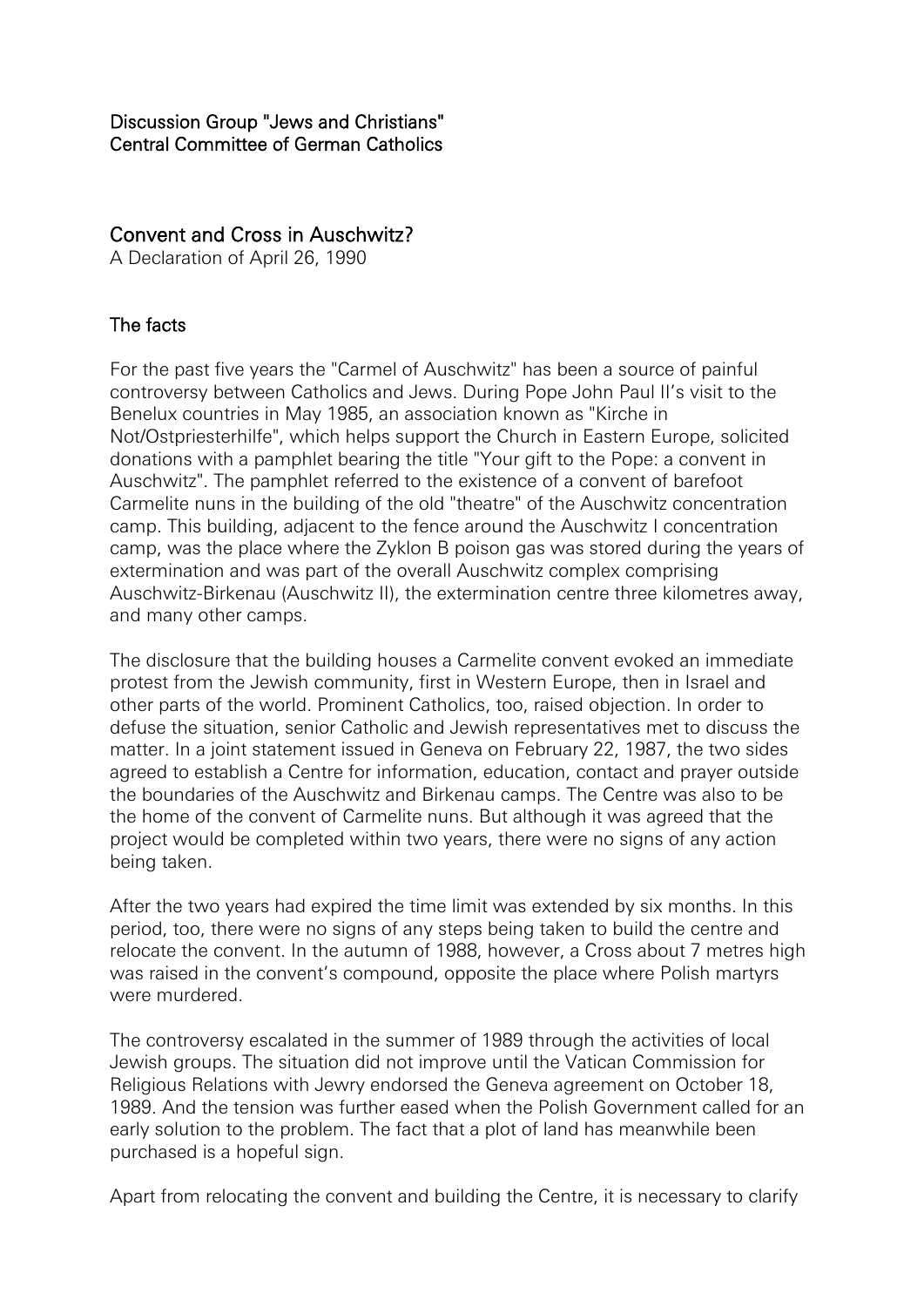the differing Jewish and Christian interpretations of symbolism and spirituality, which are the real source of the conflict. This is the purpose of the following comment, especially in the light of the debate on this problem in the Federal Republic of Germany.

## Comment

No other name recalls Hitler's extermination camps more vividly than Auschwitz. Originally built to eliminate the Polish intelligentsia, it became the site where millions of people were murdered: Poles, Russians, Hungarians, Germans, Dutch, Belgians, French, Sinti and Romany "Gypsies", but above all Jews, merely because they were Jews. Unlike the other camps, Auschwitz, being the largest Jewish cemetery in Europe, symbolizes the Holocaust, the Shoah, that is to say, the attempt to exterminate the Jewish people.

Especially in German-speaking countries, Auschwitz also stands for the catastrophe in Christian-Jewish history and exhorts a change in the Christian attitude. What the theologian Johann Baptist Metz said at the 1978 Catholic Convention in Freiburg is an obligation we Christians still have to honour: "We Christians can never go back beyond Auschwitz; but on closer examination, we are no longer able to go forward beyond Auschwitz by ourselves, only together with its victims."

This is why we in particular, Catholics and Jews who have been discussing our problems for the past 20 years, are saddened by the conflict that has arisen over the founding of a Carmelite convent in the Auschwitz extermination camp. It has damaged - because those promises have not been kept - the credibility of the Catholic Church. The conflict has at the same time strained the bond of unity within the Catholic Church. It has shown how heavy the burden of history weighs on us all, though of course in quite different ways upon Christians and Jews. But we have also learned that our perceptions of each other's faith and way of life are quite different. It is difficult therefore, to respect them and to take them seriously.

To the Jews among us, Auschwitz is the very place and name which stands for the Shoah, the manifestation of evil, of the incomprehensible silence of both God and man. It is no place for subsequent symbols or quick interpretations, for in the Auschwitz of today the reality of the past is present. Auschwitz is a tangible symbol. "One need only stoop to find the ash that fell from the sky at that time and scattered the wretched remains of thousands and thousands of Jewish children, silently and wisely, into the four winds." On the soil of Auschwitz we can hear the voice of memory which "burns but never dies away" (Elie Wiesel). If something is added as a symbol it may diminish the force of Auschwitz's message. The symbolism of Auschwitz has the most telling effect if it is kept free from additional symbols. This absence and avoidance of symbols also manifests a solidarity with all the victims, as explained by Theo Klein, head of the Jewish delegation to the official talks on the "Carmel" conflict. "We (Jews)", he said, "have never denied that Poles, Russians, "gypsies" and others died there. We do not insist that Auschwitz be made a synagogue ... (The dead) were Catholics and Protestants, Jews, Muslims and free thinkers. None of these groups can claim an exclusive right to commemorate them."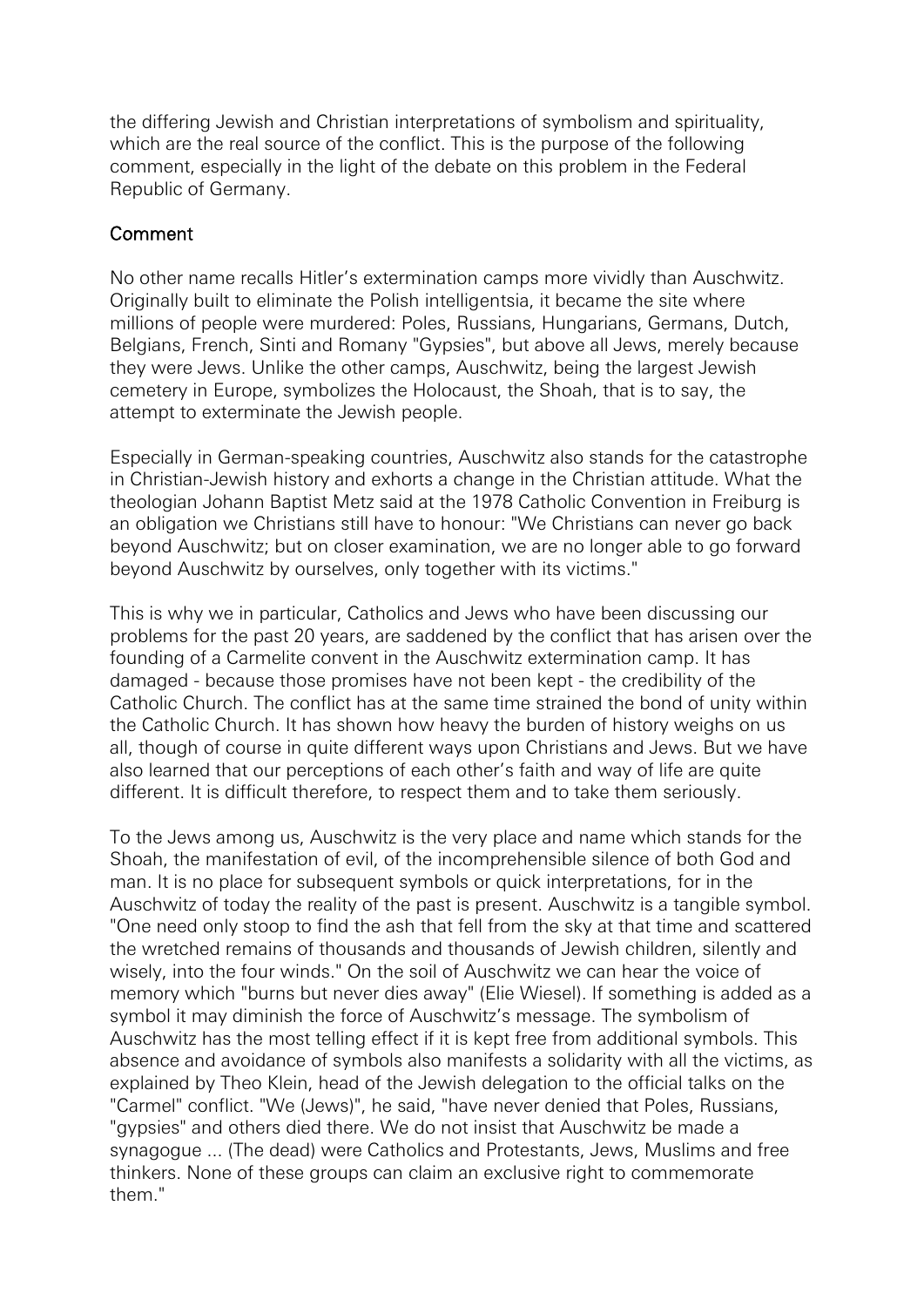Auschwitz must be protected from any group or institution laying claim to the truth and seeking to use Auschwitz for its own purposes.

Our respect for those who suffered and died at Auschwitz, but also for the Jews as the people of God's covenant, forbids us Christians at this site to resort solely to our Christian forms of liturgy and spirituality. In exercising this restraint, the renunciation of symbols can be a positive sign. There are dimensions and depths of suffering - and of suffering in relation to God - which make silent abhorrence and reflection the appropriate response.

We Christians must appreciate the seriousness of the question which non-Christians ask about our theology of the Cross, which has changed for us from a pillory to a token of redemption. Throughout history many non-Christians, especially Jews, have experienced the Cross as a symbol of persecution: through the Crusades the Inquisition and compulsory baptisms, the pogroms and persecutions. Thus we must learn to realize that for many people the Cross means something quite different from the message we intend it to give. Our symbols, intentions and criteria cannot serve as the standard for all others.

We Christians, too, can perceive the Auschwitz devoid of symbols as a symbol in itself. Its emptiness can serve as an eloquent remembrance of the forsakenness, the lack of solace and the terror of the many who had to live and die there. A convent might cover up that emptiness. A Cross erected there today could conjure up a Christian presence to a degree that was not there before. Those who ask what it is about Christian nuns praying and making atonement there that is so disturbing to the Jews must learn to understand that it is improper for us to subsequently adopt Auschwitz for Christianity or even give the impression of doing so. Prayer for the victims of Auschwitz is independent of the place Auschwitz; expiation for past atrocities is not tied to the place where they were perpetrated.

True, it is a tradition of Christian piety going back to the early history of the Church to erect the Cross or a church at a place of martyrdom or over the graves of martyrs. But that tradition cannot be continued at Auschwitz. It would seem presumptuous because the dead at Auschwitz are not "our" martyrs, even though there were men and women among them who died as Christians. Furthermore, it would distort the fact that it was baptized people who became perpetrators. However understandable the longing of Christians: to place the abysmal suffering of Auschwitz under the Cross of Christ so that the light of hope from the Resurrection may radiate over this place of incomprehensible Godforsakenness and contempt for mankind; however great the seriousness with which the Polish people wish to make that site a symbol of their own martyrdom and renewal, Auschwitz must and for all time be preserved as the place where millions of Jews died, abandoned by an indifferent world and by the Churches, who, after all, live with the Jewish people in one and the same Covenant of God.

We Christians must genuinely accept the burden of history. "For history is not something external; it is part of the Church's own identity and can remind us that the Church, which we profess to be holy and mysterious, is also a Church guilty of